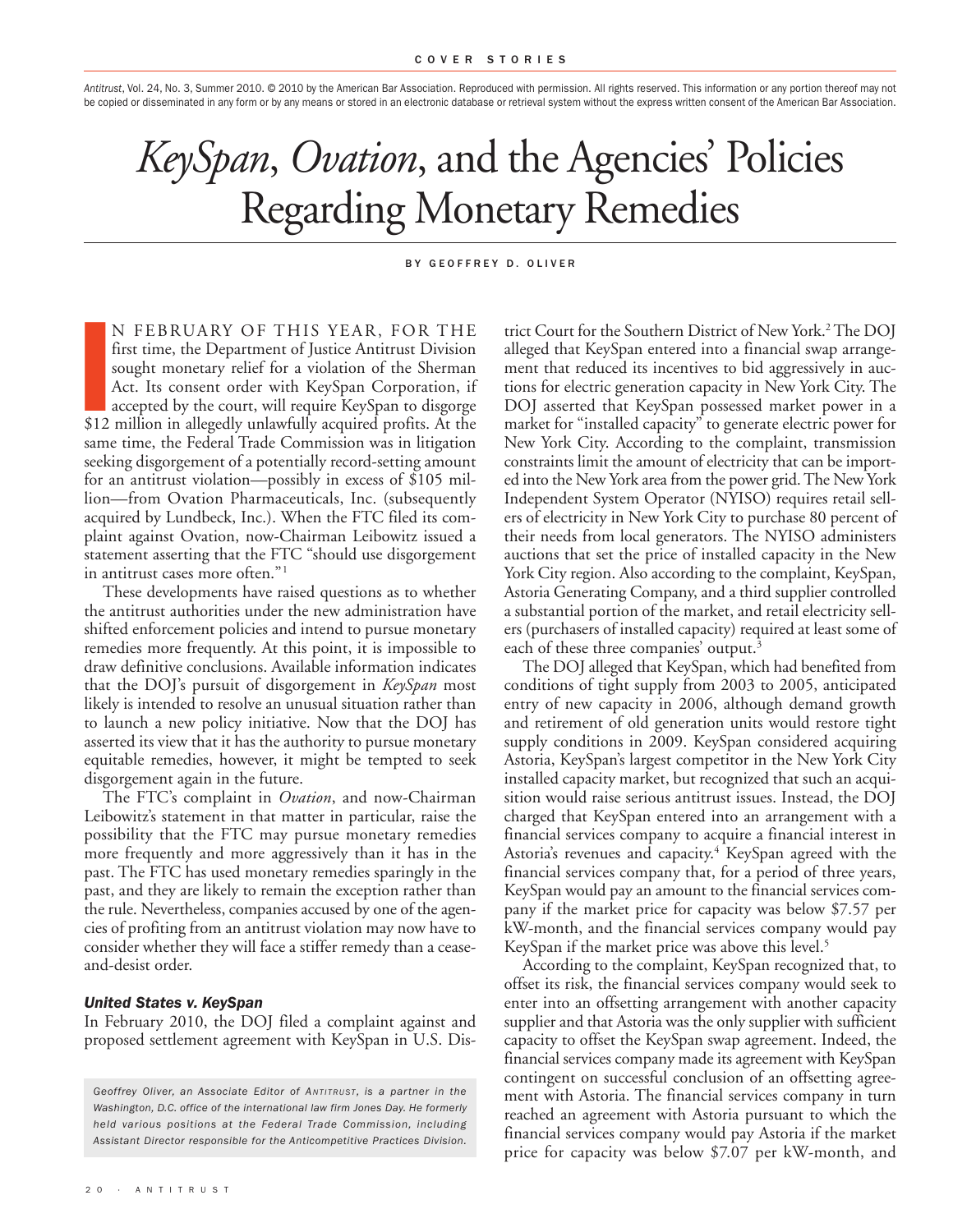Astoria would pay the financial services company if the market price was above this level. 6

The effect of the back-to-back swaps was that, if prices remained high, a portion of Astoria's revenues would be transferred to the financial services company, and the financial services company would make payments to KeySpan. The payments to KeySpan made it profitable for KeySpan to offer its capacity at auction at high prices, even if a significant portion of its capacity remained unsold. The DOJ alleged that from May 2006 until February 2008, the arrangement led to higher prices for electricity in New York City than otherwise would have existed. 7

Simultaneously with the complaint, the DOJ filed a proposed settlement reached with KeySpan. The proposed settlement agreement between the DOJ and KeySpan, if accepted by the court, will require KeySpan to pay \$12 million to the United States in the form of disgorgement. 8

#### *FTC v. Ovation Pharmaceuticals*

In December 2008, the FTC filed a complaint against Ovation in U.S. District Court for the District of Minnesota alleging that Ovation unlawfully acquired the U.S. rights to the pharmaceutical product NeoProfen. According to the complaint, in July, 2005, Ovation had acquired rights to the pharmaceutical product Indocin from Merck & Co. <sup>9</sup> Indocin is used to treat patent ductus arteriosus, a potentially fatal disorder affecting very low birthweight premature infants. According to the FTC, after acquiring Indocin, Ovation viewed NeoProfen as a threat because Ovation expected NeoProfen to take substantial sales from Indocin once it was approved by the Food and Drug Administration.

In January 2006, Ovation acquired the U.S. rights to NeoProfen from Abbott Laboratories in a non-reportable transaction. The FTC alleges that once Ovation removed NeoProfen as a competitive threat, it increased the price of Indocin by nearly 1300 percent. <sup>10</sup> The FTC's complaint alleges an unlawful acquisition in violation of Section 7 of the Clayton Act and Section 5 of the FTC Act and unlawful monopolization in violation of Section 5 of the FTC Act. 11

The FTC's complaint seeks remedies of divestiture of Neo-Profen, injunctive relief prohibiting Ovation from acquiring simultaneous interests in Indocin and NeoProfen, and other equitable relief, including disgorgement of all unlawfully obtained profits. <sup>12</sup> Depending on the method of measurement used, this amount could exceed \$105 million. <sup>13</sup> The parties have completed trial and submitted post-trial briefs and proposed findings of fact. At the time this article went to print, a court decision was expected shortly.

#### **Availability of Monetary Equitable Remedies**

A natural first question in light of *KeySpan* and *Ovation* is whether there are legal limits on when the FTC or DOJ may seek equitable monetary relief for a violation of the antitrust laws. There is surprisingly little law on the subject.

The FTC bases claims for monetary relief on the author-

ity found in Section 13(b) of the FTC Act.<sup>14</sup> That section authorizes the FTC to file suit in federal district court to seek a temporary restraining order or preliminary injunction. That section also states, "*Provided further,* That in proper cases the Commission may seek, and after proper proof, the court may issue, a permanent injunction."<sup>15</sup> This language has given rise to at least two issues: what is a "proper" case for permanent injunctive relief; and does permanent injunctive relief include monetary equitable remedies?

On the first issue, a small number of courts have held that cases based on claims of unfair methods of competition are proper cases for permanent injunctive relief. <sup>16</sup> In *FTC v. Mylan Laboratories*, the district court considered whether proper cases under Section 13(b) should be limited to cases involving per se antitrust violations. It refused to limit Section 13(b) in that fashion, holding that "the permanent injunction proviso may be used to enjoin violations of 'any provision of law' enforced by the FTC."<sup>17</sup>

On the second issue, the *Mylan* court noted that "the plain language of §13(b) does not authorize the FTC to seek monetary remedies."18 However, it relied on Supreme Court decisions interpreting other statutes, *Porter v.Warner Holding Co.* and *Mitchell v. DeMario Jewelry, Inc.*, for the proposition that a federal agency authorized to proceed in district court may call upon all the inherent equitable powers of the district court unless the statute explicitly provides otherwise. <sup>19</sup> It followed five courts of appeals and a number of district courts applying Section 13(b) of the FTC Act in the consumer protection context and held that Section 13(b) authorizes the FTC to seek and obtain monetary equitable relief, including disgorgement, in district court. <sup>20</sup> In its ongoing litigation, Ovation (Lundbeck) has not challenged the FTC's ability to seek disgorgement or the court's power to order disgorgement pursuant to Section 13(b).

As noted above, *KeySpan* represents the first time the DOJ has sought disgorgement as a remedy for a violation of the Sherman Act. Two sources of statutory authority might support a claim of disgorgement by the DOJ in district court: Section 16 of the Clayton Act, permitting a person to sue in district court for injunctive relief against threatened loss or damage by a violation of the antitrust laws;<sup>21</sup> and Section 4 of the Sherman Act, which permits the U.S. Attorney General to institute proceedings by equity to "prevent and restrain" violations of the Sherman Act. 22

The potential use of Section 16 of the Clayton Act to pursue monetary equitable remedies has been called into question by two court decisions. Under Section 16, injunctive relief is permitted only with respect to "threatened" loss or damage by a violation of the antitrust laws. 23The Ninth Circuit held that the equitable remedy of restitution therefore was not available under Section 16 for losses that already have occurred. Rather, "[r]ecovery for past losses is properly covered under § 4; it comes under the head of 'damages.'"24 Similarly, the *Mylan* court relied in part on this language in Section 16 in holding that states could not maintain an action seeking disgorge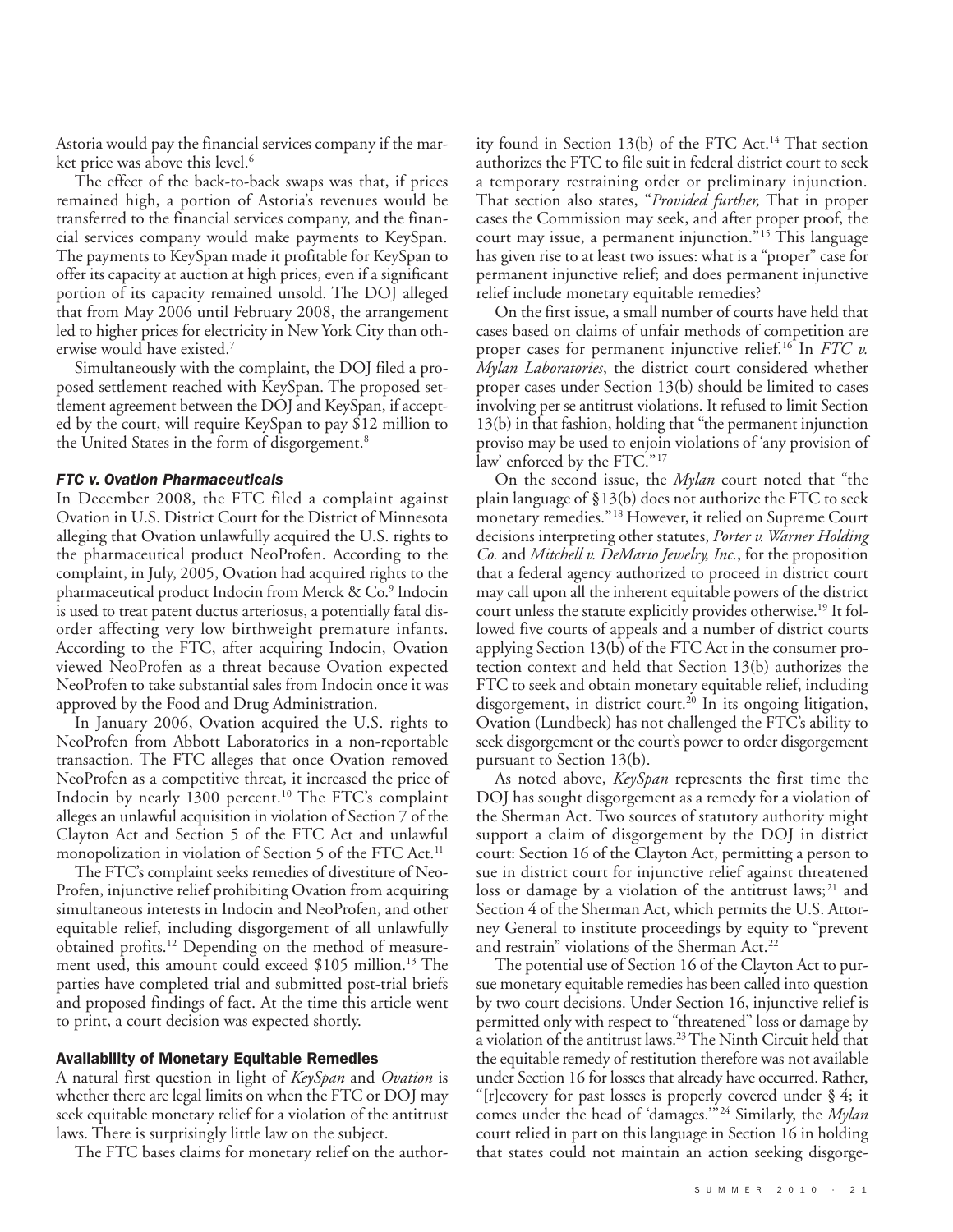ment under Section 16 of the Clayton Act. 25

Thus, in its competitive impact statement in *KeySpan*, the DOJ based its authority to seek disgorgement on Section 4 of the Sherman Act. <sup>26</sup> Section 4 empowers a district court to "prevent and restrain" and "enjoin[]" violations of the Sherman Act. <sup>27</sup> In contrast to the purely forward-looking language of Section 16 of the Clayton Act, the DOJ appears to rely on the term "restrain" in Section 4 of the Sherman Act as implying that Section 4 is not limited to future harm. The DOJ also cited the *Porter* and *Mitchell* decisions for the proposition that, unless a statute explicitly or by necessary implication restricts a court's jurisdiction in equity, that jurisdiction is preserved. <sup>28</sup> The DOJ did not address the question of whether Section 16 of the Clayton Act should be interpreted as restricting in any way the monetary equitable remedies available under Section 4 of the Sherman Act.

### **Change in FTC Policy Regarding Monetary Remedies?**

The FTC's decision to pursue disgorgement of over \$100 million in litigation against Ovation indicates aggressive enforcement by the FTC but does not reflect a clear break with past policy. The accompanying statement of Commissioner, now-Chairman, Leibowitz, however, may signal an interest, at least on his part, in moving away from past policy and pursuing monetary equitable relief more frequently than the FTC has in recent years. Nevertheless, monetary relief is likely to remain a relatively rare exception in FTC enforcement actions in the immediate future.

Before 1988, the FTC's claims for monetary relief in antitrust cases were limited. From 1980 to 1998, the FTC obtained either disgorgement or restitution in eight competition matters. <sup>29</sup> Each of these matters involved conduct that was per se unlawful, each involved disgorgement or restitution of \$1 million or less (to the extent an amount of monetary relief was specified), and each was resolved by a consent decree. 30

In 1999, the FTC broke new ground in the *Mylan* case. 31 For the first time, the FTC sought disgorgement with respect to conduct that was not per se unlawful. In that matter, the FTC accused Mylan of entering into an exclusive agreement with the manufacturer of the active ingredient in the pharmaceutical products lorazepam and clorazepate, thereby foreclosing Mylan's competitors' access to the ingredient and to the market for the downstream pharmaceutical products. Mylan then raised its wholesale prices from \$7.30 to \$190.00 for a 500-tablet bottle of lorazepam and from \$11.36 to \$377.00 for a 500-tablet bottle of clorazepate. The FTC alleged that Mylan agreed with the supplier to restrain trade and conspired to monopolize the generic lorazepam and clorazepate markets in violation of Section 5 of the FTC Act.<sup>32</sup>

The *Mylan* case also raised the amount of monetary equitable relief to a whole new level.The FTC and states obtained restitution in the amount of \$100 million—an amount two orders of magnitude larger than any previous monetary remedy. <sup>33</sup> The FTC followed this the next year with the *Hearst* matter, in which the FTC obtained disgorgement of \$19 million for an anticompetitive acquisition in violation of Sections 7 and 7a of the Clayton Act. 34

In response to concerns raised relating to the FTC's intentions to use monetary remedies in future actions, the FTC initiated a policy review. In December 2001, it issued a notice inviting comments, and in July 2003 it issued its Policy Statement on Monetary Equitable Remedies in Competition Cases. <sup>35</sup> In its Policy Statement, the FTC announced that it would base a decision of whether to pursue monetary equitable remedies on three considerations: (1) whether the underlying violation is clear; (2) whether there is a reasonable basis for calculating the amount of any remedial payment; and (3) what other remedies are available in a matter (including remedies in private actions). The FTC clarified that in the future, it would not limit claims for monetary equitable relief to cases involving per se unlawful conduct. Rather, it would consider a violation to be clear if, "based on existing precedent, a reasonable party should expect that the conduct at issue would likely be found to be illegal."36 The FTC also stated that disgorgement is particularly valuable if the benefits obtained from an antitrust violation greatly exceed the penalties available under applicable laws and the amounts likely to be recovered in private damage actions. The FTC professed to be "sensitive" to the desire to avoid duplicative recoveries and "excessive" multiple payments by defendants for the same injury, but it did not rule out the possibility of seeking disgorgement or restitution even in cases in which the defendants are subject to civil penalties or private damages actions. The FTC concluded that it would not be appropriate to offset a civil penalty assessment against disgorgement or restitution. It did state, however, that it would seek to ensure that injured parties that recovered losses in private damages actions would not receive restitution for the same losses.

The Commission explicitly followed these principles in subsequent matters. In 2004, the FTC obtained \$6.25 million from Perrigo Co. and Alpharma, Inc. in settlement of charges that Perrigo paid its sole competitor, Alpharma, to withdraw from the market for store-brand children's liquid ibuprofen. 37 Chairman Muris specifically noted in the FTC's press release that the case was the FTC's first "implementation of the disgorgement policy statement" issued in 2003 and involved "a clear antitrust violation."38 Then-Commissioner Leibowitz also relied on the Policy Statement in at least two instances to explain why, in his view, the FTC's enforcement of Section 5 of the FTC Act is subject to practical restraints.<sup>39</sup>

In contrast to *Perrigo*, when the FTC voted in December 2008 to authorize a complaint seeking disgorgement in *Ovation*, it did not explain how the matter satisfied the three factors of its Policy Statement. (In the litigation, Lundbeck argued that the court should refuse to order disgorgement because doing so would be inconsistent with the FTC's Policy Statement. 40The FTC disagreed, but again offered almost no analysis of the three factors. 41 )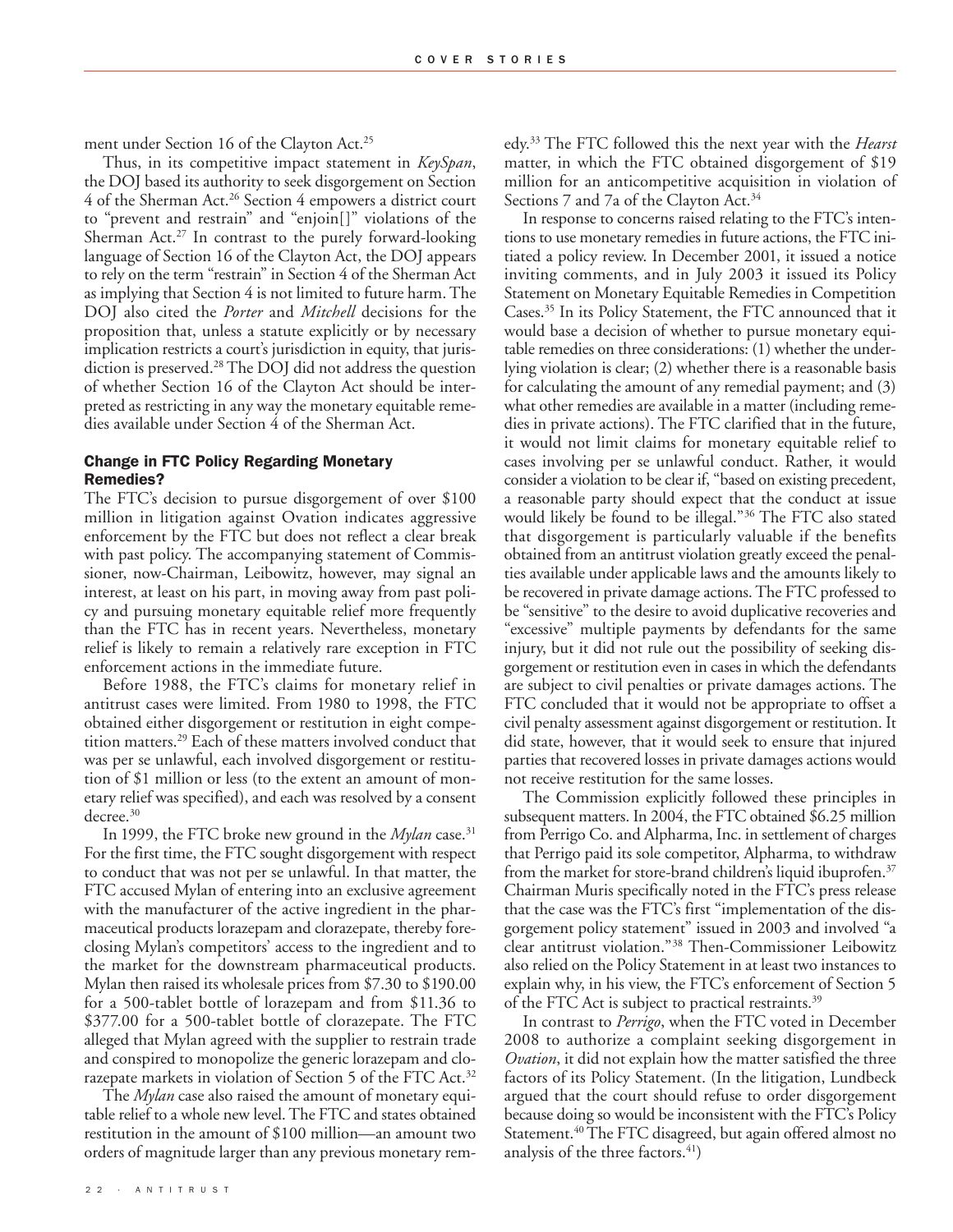Of particular interest in *Ovation* is the question of whether there is a reasonable basis for calculating the amount of disgorgement. The critical issue is what the price of Indocin would have been absent Ovation's acquisition of the U.S. rights to NeoProfen. Had NeoProfen been on the market, the logical assumption would have been that the price for Indocin before Ovation acquired NeoProfen would have been the "but-for" price going forward absent the acquisition of NeoProfen. But while NeoProfen may have constituted a competitive threat, it had not yet been introduced, leaving uncertain the extent to which it had affected the pricing of Indocin. In addition, Commissioners Rosch and Leibowitz opined that Ovation's acquisition of Indocin from Merck removed a reputational constraint on pricing and permitted Ovation to increase the price for Indocin above that which Merck had charged. <sup>42</sup> If true, the "but-for" price of Indocin could have been higher than the pre-acquisition price of Indocin, which would eliminate any concrete benchmark against which unlawful profits could be measured. Tellingly, the FTC argues in its brief, "the circumstances here do not permit a precise calculation of Lundbeck's gains from the illegal acquisition. . . . But equity does not demand precision."<sup>43</sup> It added, the evidence showed that "over \$105 million must be disgorged; in the alternative, there is also evidence supporting a minimum disgorgement amount of at least \$20 million of profits on Indocin IV . . . plus a yet-tobe-calculated figure for NeoProfen profits."44

Also of interest in *Ovation* was the concurring statement of then-Commissioner Leibowitz. He stated, "Recent literature on the subject makes a persuasive case for seeking disgorgement more frequently. . . . I strongly agree; the Commission should use disgorgement in antitrust cases more often."45 He cited to a recent article by Professor Einer Elhauge. <sup>46</sup> In his article, Professor Elhauge appeared to disagree with two of the three factors set forth in the FTC's Policy Statement. Professor Elhauge contrasted the requirement in the FTC's Policy Statement that the violation be clear with the absence of any such requirement in an action for antitrust damages. He stated, "The FTC statement offers no justification for why the degree of clarity necessary to recover damages should be lower than that to obtain public disgorgement."<sup>47</sup> Professor Elhauge concluded that the FTC's rare use of disgorgement appears based mainly on the premise that private actions provide adequate monetary relief, a premise that he rejected. <sup>48</sup> It is unclear whether, by citing Professor Elhauge so prominently in his concurring statement, now-Chairman Leibowitz intended to signal that he is prepared to depart from the FTC's Policy Statement.

The prospect of more aggressive litigation to obtain disgorgement could raise concerns in the pharmaceutical industry, in particular. Chairman Leibowitz has implied in the past that he would be willing to seek disgorgement in pharmaceutical patent settlement agreements. <sup>49</sup> Yet he has also recognized that courts have not supported the FTC position in these cases. <sup>50</sup> Under the new administration, the Commission thus far has continued to pursue monetary equitable remedies only in rare cases. Most matters challenged by the FTC do not justify the criteria for monetary equitable relief set forth in the FTC's Policy Statement. And despite Chairman Leibowitz's statement in *Ovation*, the FTC has not withdrawn its Policy Statement.

There is also some degree of tension between pursuing monetary relief in federal court and another FTC priority use of its Part 3 litigation process to develop the law. The impact of the two new Commissioners remains unknown. Unless they support a new position, however, it appears most likely that the FTC will continue to rely primarily on traditional cease-and-desist orders in conduct cases.

## **Change in DOJ Policy Regarding Monetary Remedies?**

The DOJ's decision to seek disgorgement for the first time for violation of the Sherman  $Act<sup>51</sup>$  has raised questions as to whether this reflects a change in DOJ policy and how the DOJ may seek to use this tool in the future.The *KeySpan* case itself is probably best understood as a specific effort to resolve a difficult factual situation rather than the introduction of a new policy towards use of monetary remedies. Now that the DOJ has asserted its authority to obtain disgorgement, however, *KeySpan* may lay the foundation for future pursuit of monetary remedies.

The DOJ provided relatively little explanation of why the remedy of disgorgement was appropriate in the *KeySpan* matter. It gave no general guidance on when monetary remedies might be appropriate. Nor did it discuss certain of the factors identified in the FTC's Policy Statement. It gave no indication, for example, of whether it had a reasonable basis for calculating the amount of disgorgement. Indeed, it provided no indication of how it and KeySpan arrived at the \$12 million amount to be disgorged.

Similarly, the DOJ did not discuss whether it considered the violation to be clear. This would have been an interesting discussion. As discussed above, the DOJ charged KeySpan with violating Section 1 of the Sherman Act by entering into a vertical agreement with a financial services company. The agreement provided for a hedging arrangement of a type that many companies use, although the specific provisions were perhaps the opposite of what one might normally expect to see. 52The DOJ asserted that this agreement affected KeySpan's incentives; by providing for payments from the financial services company to KeySpan if electricity capacity prices were high, the agreement would offset KeySpan's loss of volume and revenue if it bid high and thus encourage KeySpan to bid higher prices than it would have absent the agreement. <sup>53</sup> The DOJ emphasized that KeySpan expected the financial services company to enter into a corresponding countertrade with its largest competitor, Astoria. <sup>54</sup> Yet the DOJ did not charge Astoria or the financial services company with any violation.

Furthermore, the DOJ's complaint is based entirely on the effects of the hedging arrangement on *KeySpan's*, not Astoria's,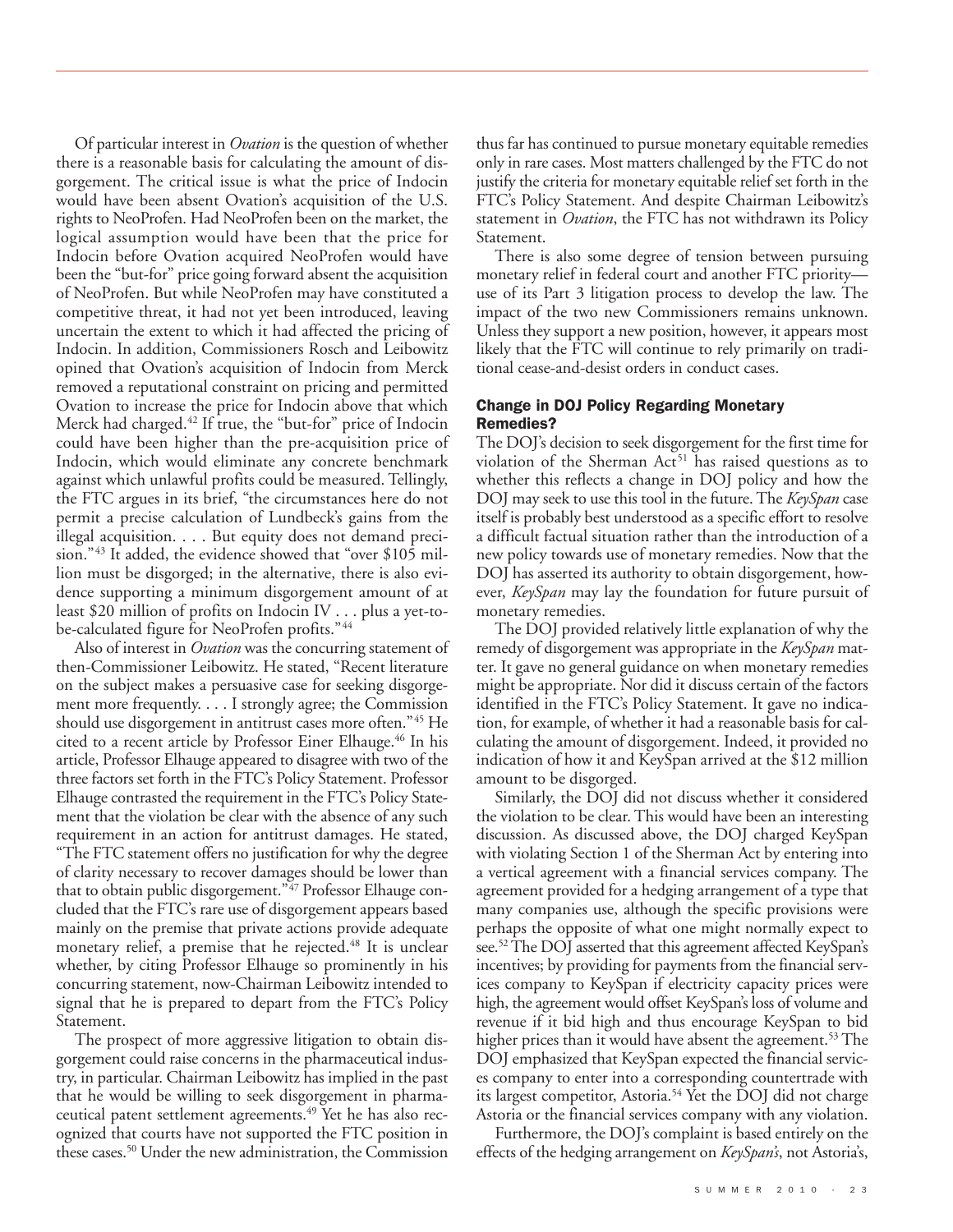incentives. <sup>55</sup> In other words, the DOJ does not allege that KeySpan either sought to or did affect Astoria's behavior in the marketplace. Nor did the effect on KeySpan's incentives appear to depend on anything that Astoria might or might not do. Thus, had the financial services company hedged its arrangement with a different capacity provider, or chosen not to hedge its arrangement at all, the effect on KeySpan's incentives likely would have been identical. Presumably, the DOJ would not consider a single hedging agreement between a producer and a financial services company to violate the Sherman Act even if the hedging agreement influenced the producer's incentives and caused it potentially to compete less aggressively in the marketplace. The *KeySpan* case would appear to make sense only if the DOJ could prove that the agreement between KeySpan and the financial services company that changed KeySpan's incentives would not have been possible absent an agreement between the financial services company and Astoria. (The DOJ's complaint implies that this was the case but does not appear to contemplate that this would have been an element of the DOJ's burden of proof.) 56

Further complicating the analysis was the fact that the Federal Energy Regulatory Commission conducted an investigation into whether KeySpan, Astoria, and/or the financial services company involved had violated FERC regulations prohibiting market manipulation. The FERC Enforcement Staff Report concluded that the bidding activities of KeySpan and Astoria in the marketplace "were unaffected by their swaps," their conduct was "done pursuant to legitimate business purposes," and the companies "did not engage in collusion to impair, obstruct, or defeat the functioning of the . . . market."57 When viewed from this perspective, it is difficult to conclude that the violation in *KeySpan* was clear.

The driving factor in the DOJ's decision to seek disgorgement in this matter appears to have been the absence of any other meaningful remedy. A critical factor in this case was that KeySpan had sold its generating assets that produced power for New York City in 2008. <sup>58</sup> Thus, KeySpan was highly unlikely to repeat the conduct in question and a simple cease and desist order "would not be meaningful," in the DOJ's words. <sup>59</sup> In addition, the DOJ concluded that the filed rate doctrine likely would prevent any recovery by private plaintiffs. Thus, absent disgorgement, KeySpan might have escaped any significant remedy and been permitted to retain its profits from the arrangement. The DOJ concluded that, in these circumstances, disgorgement would serve to restrain KeySpan and others in the future and would "send . . . a strong message" to any others that would consider similar conduct. <sup>60</sup> The DOJ also noted that because damages or other private relief was unlikely, duplicative monetary remedies were unlikely.

Viewed in this context, the DOJ's use of disgorgement in the *KeySpan* case appears to be intended as a solution to a unique problem rather than any indication of a change in policy or strategy for future enforcement actions. Nevertheless, now that the DOJ has tested the waters, it remains to

be seen whether it might consider seeking monetary remedies in other cases in the future.

#### **Conclusion**

*KeySpan* and *Ovation* indicate that the antitrust agencies are willing to be creative and aggressive with respect to remedies and to pursue monetary remedies in circumstances they believe to be appropriate. It is too early to conclude, however, that either agency has adopted a new policy. The DOJ's *KeySpan* case in particular appears to be a product of unusual circumstances rather than a deliberate policy. As a practical matter, however, it may lay the foundation for future pursuit of monetary remedies. The FTC's *Ovation* case and now-Chairman Leibowitz's concurring statement raise more significant questions about the future direction of FTC policy. So far, Chairman Leibowitz's suggestion that the FTC should seek disgorgement more frequently remains an aspiration rather than a statement of current enforcement policy. Whether that will change with the arrival of two new Commissioners remains to be seen.

<sup>1</sup> Concurring Statement of Commissioner Jon Leibowitz, FTC v. Ovation Pharmaceuticals, Inc., FTC File No. 0810156 (Dec. 16, 2008), *available at* http://www.ftc.gov/os/caselist/0810156/081216ovationleibowitz stmt.pdf.

- <sup>2</sup> Complaint, United States v. KeySpan Corp., Civ. No. 10-1415 (S.D.N.Y. Feb. 22, 2010)), *available at* http://www.justice.gov/atr/cases/f255500/ 255507.htm; Proposed Final Judgment, *id.*, *available at* http://www. justice.gov/atr/cases/f255500/255509.htm.
- <sup>3</sup> Complaint, *KeySpan*, Civ. No. 10-1415, ¶¶ 12–19.
- <sup>4</sup> *Id.* ¶¶ 20–25.
- <sup>5</sup> *Id.* ¶¶ 26–27.
- <sup>6</sup> *Id.* ¶¶ 25, 28–29.
- <sup>7</sup> *Id.* ¶¶ 30–34.
- <sup>8</sup> Proposed Final Judgment, *KeySpan*, Civ. No. 10-1415, ¶ III.A.
- <sup>9</sup> Complaint for Permanent Injunction and Other Equitable Relief, Including Disgorgement of Unlawful Monopoly Profits ¶¶ 39–46, FTC v. Ovation Pharmaceuticals, Inc. (renamed FTC v. Lundbeck Inc.), Civ. No. 08-cv-6381 at 73–87 (D. Minn. Jan. 29, 2010), *available at* http://www.ftc.gov/os/ caselist/0810156/081216ovationcmpt.pdf.
- <sup>10</sup> *Id.* ¶¶ 1–3, 18–25.
- <sup>11</sup> *Id.* ¶¶ 39–46.
- <sup>12</sup> *Id.* at 10–11, ¶¶ 1–4.
- <sup>13</sup> Post-Trial Brief of Plaintiffs Federal Trade Commission and State of Minnesota, FTC v. Lundbeck, Civ. No. 08-cv-6381 at 42 (D. Minn. Jan. 29, 2010).
- <sup>14</sup> 15 U.S.C. § 53(b).
- <sup>15</sup> *Id.*
- <sup>16</sup> FTC v. Mylan Labs., Inc., 62 F. Supp. 2d 25, 36 (D.D.C. 1999); FTC v. Abbott Labs., Inc., 1992 U.S. Dist. LEXIS 18030 (D.D.C. 1992).
- <sup>17</sup> *Mylan*, 62 F. Supp. 2d at 36 (citing FTC v. Evans Prods. Co., 775 F.2d 1084, 1087 (9th Cir. 1985); FTC v. H.N. Singer, 668 F.2d 1107, 1111 (9th Cir. 1982); FTC v. Virginia Homes Mfg. Corp., 509 F. Supp. 51, 54 (D. Md.), *aff'd*, 661 F.2d 920 (4th Cir. 1981)).
- <sup>18</sup> *Mylan*, 62 F. Supp. 2d at 36.
- <sup>19</sup> *Id.* at 36–37 (citing Porter v. Warner Holding Co., 328 U.S. 395, 398 (1946); Mitchell v. DeMario Jewelry, Inc., 361 U.S. 288, 291092 (1960)).